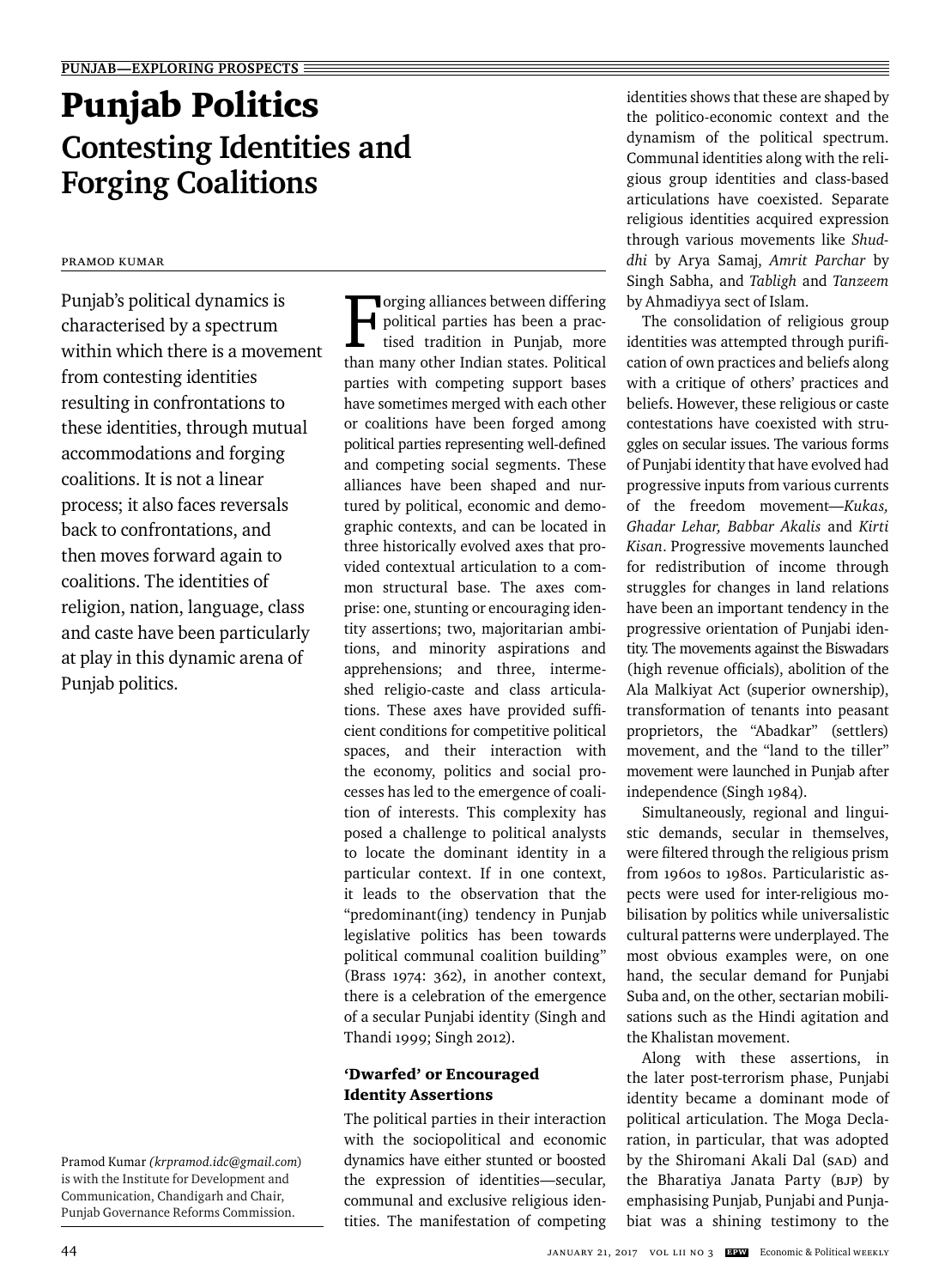space available to a secular Punjabi identity.<sup>1</sup>

#### Competing Demographic Identities?

The second axis is located in the distinct population composition.

The Hindus struggled with majority–minority complex, perceiving themselves to be a majority in India and a minority in the reorganised Punjab. The Sikhs alternated with a minority–majority complex being a majority in Punjab and minority in India. (Kumar 1982: 27)

Singh conceptualised the dialectic of the minority–majority dimension of Punjab politics as "the duality of minority persecution complex and majority arrogance complex" (1982: 46). Singh (1982) and Kumar's (1982) articulation of "minority persecution complex" and "majority arrogance complex" was rooted in the acknowledgement of political economy and the material reality of demography.

Another formulation of this minority– majority complex tended to overplay the psychological/subjective dimension ("perception" and "fear") and underestimated the material foundations of this political phenomenon: "majority and minority status then were not determined by statistics but perception, and perception was more often than not shaped by underlying fears" (Jones 2006: 21). The duality of minority persecution complex and majority arrogance complex shapes both the contestation between the Sikh-dominated Akali Dal and the Hindu-dominated BJP as well as the electoral compulsions for reliance on coalition strategies to capture political and economic power. In their contestation strategies, the political parties claiming to represent the interests of the Hindus and the Sikhs reinforced the apprehensions, prejudices and fears of their respective support bases to enhance their electoral interests. However, to provide rationale for political cooperation, the Sikh-dominated Akali Dal and the Hindu-dominated BJP invoked communal arithmetic and moved ahead to form the coalitions.

In fact, the formation of such political alliances had a history behind it that stretched back to the period of colonial Punjab. The uneasy but, many times, historically necessary alliances between the Congress and the Muslim League in the colonial era were such alliances. In the post-1966 reorganised Punjab, such "unity of the opposites" alliances were between Akali Dal and the Bharatiya Jan Sangh. The ideological explanation given by the SAD and the Jan Sangh in post-reorganisation Punjab to form coalitions was that "to protect and promote their exclusive support bases, the coalition was essential."2

Not surprisingly, this coalition of the opposites existed within the organisational structure of the Congress party too which claims to be secular. The Congress represented a coalition of Sikh leaders (who were votaries of Punjabi Suba) with Hindu leaders (who were in the forefront of the Hindi agitation and in favour of *Maha Punjab)*. To illustrate, from 1967 to 2012 assembly elections, Akali Dal had 95% Sikh legislators, BJP had 88% Hindus, while the Congress party represented both, that is, 59% Sikhs and 40% Hindu legislators (Table 1).

However, in pre-elections coalition phase (1977–2012), the Akalis gave more representations to the Hindus and the BJP to the Sikhs as compared to postelections coalitions (1967–72).

The religio-caste identity and demographic context, therefore, continue to provide conducive ground for coalition politics.

#### Religio-caste and Class Axis

The religious reforms movements among the Sikhs and Hindus (Singh Sabha and Arya Samaj, respectively) radically trans formed the behavioural aspects of inter- and intra-caste practices which formed the third axis. This provided regional dimension to caste dynamics in Punjab. The Scheduled Castes (scs) acquired more social and political bargaining space. They found representation across political parties rather than merely in a caste-based political party such as the Bahujan Samaj Party (BSP). The long-term implications of scs finding accommodation in the mainstream Punjab parties has been that the BSP's

|  | Table 1: Religion and Party-wise Legislators Elected in Punjab Assembly Elections, 1967–2012 |  |  |
|--|----------------------------------------------------------------------------------------------|--|--|
|  |                                                                                              |  |  |

| Year                                  |          |            | <b>Major Parties</b> |       |  |
|---------------------------------------|----------|------------|----------------------|-------|--|
|                                       | Religion | <b>BJP</b> | INC                  | SAD   |  |
| 1967 to 1972 post-election coalitions | Hindu    | 16         | 56                   |       |  |
|                                       |          | 94.12      | 36.84                | 1.10  |  |
|                                       | Sikh     |            | 94                   | 89    |  |
|                                       |          | 5.88       | 61.84                | 97.80 |  |
| 1977 to 2012 pre-election coalitions  | Hindu    | 78         | 151                  | 21    |  |
|                                       |          | 86.67      | 41.37                | 5.36  |  |
|                                       | Sikh     | 12         | 209                  | 368   |  |
|                                       |          | 13.33      | 57.26                | 93.88 |  |
| 1967 to 2012                          | Hindu    | 94         | 207                  | 22    |  |
|                                       |          | 87.85      | 40.04                | 4.55  |  |
|                                       | Sikh     | 13         | 303                  | 457   |  |
|                                       |          | 12.15      | 58.61                | 94.62 |  |

All figures in decimal points are percentages.

Source: Punjab Vidhan Sabha Compendium of Who's Who of Members (1967–2007) and field interviews (2007–12).

| Table 2: Caste-wise Representation in Punjab State Assembly Given by Different Parties in the Last 11 |  |
|-------------------------------------------------------------------------------------------------------|--|
| Elections, 1967–2012                                                                                  |  |

| Year         |            |            |        | <b>Major Parties</b> |        |        |
|--------------|------------|------------|--------|----------------------|--------|--------|
|              | Caste      | <b>BJP</b> | INC    | SAD                  | Others | Total  |
| 1967 to 2012 | SC         | 17         | 114    | 138                  | 45     | 314    |
|              |            | 15.89      | 22.05  | 28.57                | 31.91  | 25.16  |
|              | <b>OBC</b> | 8          | 49     | 32                   | 23     | 112    |
|              |            | 7.48       | 9.48   | 6.63                 | 16.31  | 8.97   |
|              | Jat        | 9          | 204    | 279                  | 54     | 546    |
|              |            | 8.41       | 39.46  | 57.76                | 38.30  | 43.75  |
|              | Other      | 73         | 150    | 34                   | 19     | 276    |
|              |            | 68.22      | 29.01  | 7.04                 | 13.48  | 22.12  |
|              |            | 107        | 517    | 483                  | 141    | 1,248  |
|              | Total      | 100.00     | 100.00 | 100.00               | 100.00 | 100.00 |

Source: Affidavits of the candidates submitted while filing nomination with the Election Commission of India.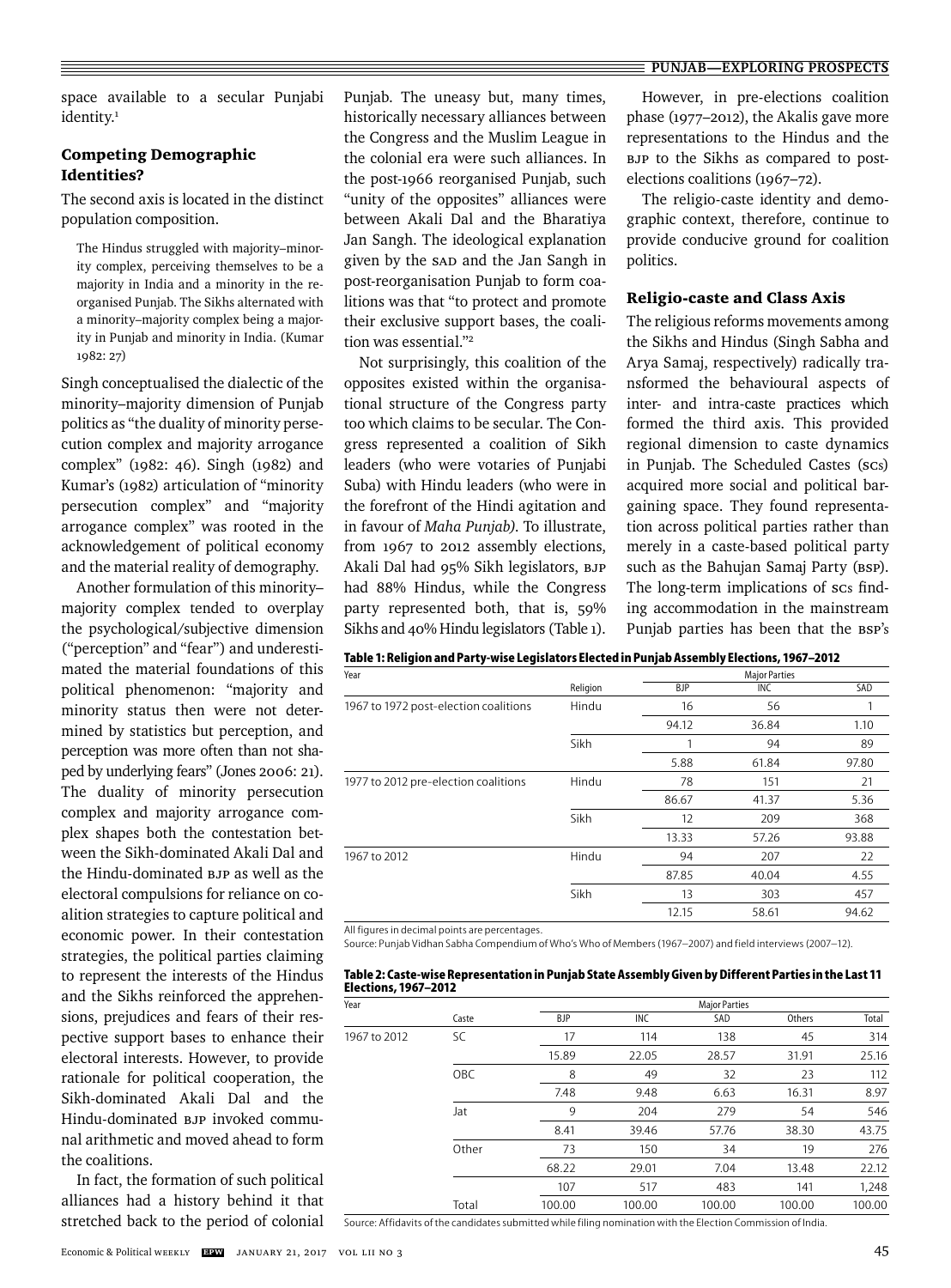vote share has been continuously declining. It has come down from 7.98% in 1997 to 4.29% in 2012 assembly elections.

Further, the adoption of local religiocultural rituals and practices by the low castes provided leverage to political parties to co-opt otherwise discriminated castes. In the lower rung of caste hierarchy, the SCs do not constitute a captive vote bank of any political party. However, numerically, they are proportionately represented in the state politics. Of the 1,248 legislators between 1967 and 2012, SCs constituted 25.16%, Other Backward Classes 8.97%, and Jat Sikhs 43% (Table 2, p 45).

The absence of caste as a defining parameter of social position meant an "uncertain religious allegiance" of the SCs (Brass 1974: 399). It is relevant to point out that they got representation in all the political parties, including the Jat-dominated SAD. For instance, out of the total 11 assembly elections in Punjab, in six, more sc legislators were elected on the Akali ticket than any other party. In 1969 (44%), 1977 (48%), 1985 (62%), 1997 (77%), 2007 (55%) and 2012 (62%) were represented in the Akali Dal. In remaining five elections, the Congress gave higher representation to the Sc legislators—in 1967 (52%), in 1972 (61%), in 1980 (45%), in 1992 (63%) and in 2002 (48%) were represented in the Congress party (Kumar 2014: 247). The sc presence was reflected in the BJP also. Around 16% of the SC members between 1967 and 2012 belonged to the BJP. This clearly shows that a majority of the sc legislators got elected from political parties other than the BSP and the communist parties.

The emerging sc identity architecture is operational in multiple cultural spaces and is in the process of evolving a master narrative. The crucial elements of this identity formation are a selective adaptation of dominant cultural standards to blur the exclusivity and thereby, restore a sense of pride in the community, and shift the site of subjugation and abuse from the public domain. These multiple spatial activities that entail a negation of polluting aspects coexist along with forging positive identity to restore a sense of dignity.

 Politics in Punjab continued to vacillate between the extremes of religiocaste identity to secular Punjabi identity as per the electoral and political needs. The four phases of electoral politics capture the contextual dynamisms which form the reservoir for democratic choices. The first phase from  $1947$  to mid-1960s can be characterised as a consensus building among parties for the formation of a separate language-based state leading to mergers among political parties (such as once, a temporary one, between Congress and Akali Dal in the 1950s). The second phase between 1966 and 1980 shaped alliances in reorganised Punjabi-speaking state where the Sikhs becoming a majority changed the political material reality. The coalitions were based on exclusive support bases and were formed to counter the one party political dominance of the Congress party. The third phase, between 1980 and 1992 with a surge of violence witnessed a whittling down of competitive electoral politics. The fourth phase after 1992 saw a resurgence of democracy and assertion of secular Punjabi identity and formation of pre-election coalitions.

#### Formation on Linguistic Basis

The first phase between 1947 and 1966 shaped the state formation on linguistic basis. The SAD launched a decade-long struggle for "language-based Punjabi Suba, but at the popular level they tended to mix religion with language" (Singh 2014: 59). The Government of India appointed the States Reorganisation Commission in 1953 which maintained that "Punjabi was not sufficiently distinct from Hindi and the demand for a Punjabispeaking state was a disguise for religious-based Sikh state" (GoI 1955: 141). The Hindi agitation which demanded Maha Punjab was launched. Communal overtones remained explicit, though without tensions, between the two communal groups. Finally, in the 1966 reorganisation, Punjab was reconstituted as a Punjabi-speaking state where the Sikhs became a majority community. The geographical and linguistic reorganisation, however, could not address the political issues of genuine federation, resolution of water dispute and transfer of remaining Punjabi-speaking areas. This provided a basis to the initiation of coalition politics in Punjab.

#### Post-election Coalitions

The main thrust of these coalitions was anti-centrism and anti-Congressism. Along with this, the green revolution in agriculture led to the economic empowerment of Jat peasantry and shifted the power balance in their favour from urban Khatri Sikh particularly within the Akali Dal. In the state legislature, in 1967 the representation of Jat peasantry rose to 50% with a decrease in the representation of the urban Sikh traders. This trend continued, and in the 1997 assembly elections, the SAD had 75% and the Congress 45% Jat peasant legislators. The peasantry having acquired political and economic power asserted for greater state autonomy to branch out in industry and trade. The demand for greater autonomy was raised in 1973, and acquired character of a movement by 1978. In fact, the SAD election manifesto of 1967 did ask for greater state autonomy and demanded a constitutional position akin to Jammu and Kashmir. It further went on to demand the merger of Punjabispeaking areas (Singh 1967: 2).

Between 1967 and 1969, four postelection coalitions were formed. Taagepera and Shugart<sup>3</sup> analysis of 1967-77 election results shows that the votes were mainly shared by four political parties, but seats were shared by three political parties which came down to two in 1972. The electoral volatility dipped in 19724 (Kumar 2014: 307). This worked to the advantage of the Congress. In other elections, political parties found recourse in post-election coalitions.

The first was a multiparty postelection coalition. The main coalition partners were the Akali Dal (Sant Fateh Singh) with 24 seats and the Jan Sangh with nine seats (Table 3, p 47). This coalition was also joined by the communist parties, the Republican Party and the Akali Dal (Master Tara Singh). This was a minority coalition government. This government could not last long and with the Congress support, a single-party minority government led by Lachhman Singh Gill was formed.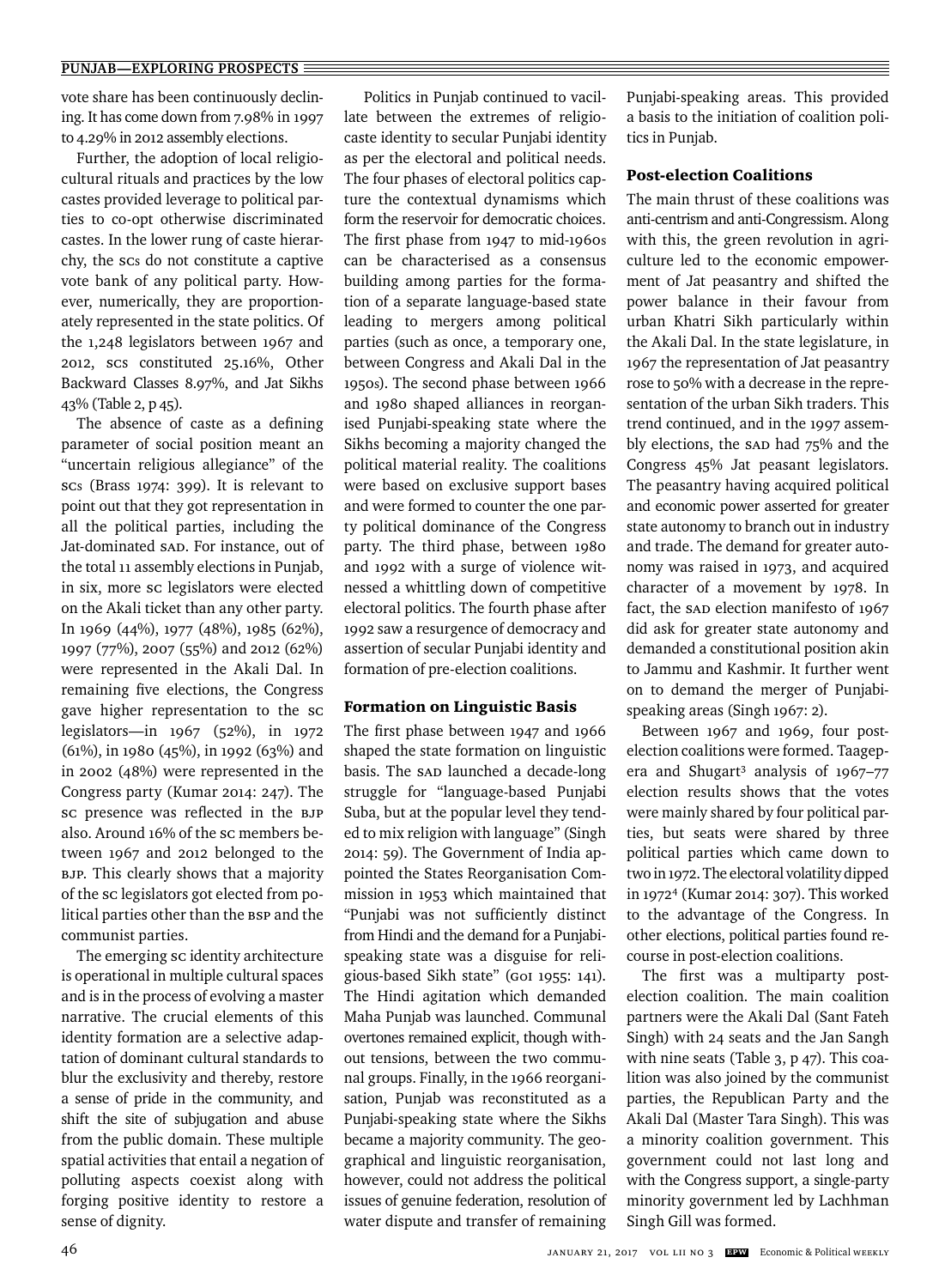Economic & Political WEEKLY **EPW** JANUARY 21, 2017 VOL LII NO 3 47

**Table 3: Post-electoral Coalitions in Punjab, 1967–69**

| Year | Party      |     | Seats Contested Seats Won | Vote  |
|------|------------|-----|---------------------------|-------|
|      |            |     | Number                    | %     |
| 1967 | BJS        | 49  | 9                         | 9.84  |
|      | ADM        | 61  | 2                         | 4.2   |
|      | ADS        | 59  | 24                        | 20.48 |
|      | CPI(M)     | 13  | 3                         | 3.26  |
|      | <b>RPI</b> | 17  | 3                         | 1.79  |
|      | PSP        | 9   | 0                         | 0.51  |
|      | CPI        | 19  | 5                         | 5.2   |
|      | INC        | 102 | 48                        | 37.45 |
|      | Others     | 18  | 1                         | 1.22  |
|      | <b>IND</b> | 255 | 9                         | 16.05 |
| 1969 | <b>BJS</b> | 30  | 8                         | 9.01  |
|      | SAD        | 65  | 43                        | 29.36 |
|      | CPI        | 28  | 4                         | 4.84  |
|      | CPI(M)     | 10  | 2                         | 3.07  |
|      | SSP        | 7   | 2                         | 0.83  |
|      | <b>SWA</b> | 6   | 1                         | 0.91  |
|      | INC        | 103 | 38                        | 39.18 |
|      | Others     | 62  | 2                         | 3.92  |
|      | IND        | 160 | 4                         | 8.89  |

BJS stands for Bharatiya Jan Sangh, ADM for Akali Dal (Master), ADS for Akali Dal (Sant), SAD for Shiromani Akali Dal, CPI(M) for Communist Party of India (Marxist), CPI for Communist Party of India, PSP for Praja Socialist Party, SSP for Samyukta Socialist Party, SWA for Swatantra Party, INC for Indian National Congress, RPI for Republican Party of India, and IND for Independents (non-party). Source: Kumar (2014: 241).

The third post-election coalition was formed after the 1969 elections. The main partners were the Akalis and the Jan Sangh. Unlike the earlier 1967 coalition, the communists and the republicans did not join the coalition government but supported it from outside. This coalition survived 13 months. The contentious issues like the teaching of Punjabi language, transfer of Chandigarh and centre–state relations, etc, rocked these coalitions.

 A fourth coalition, also a minority one, came into being within the fifth vidhan sabha, with Prakash Singh Badal as chief minister (Kumar 2014: 259).

The pragmatic politics of forming post-election coalitions cautioned the political parties against communallydivisive slogans and mixing of religion with language. In the wake of the green revolution, the economic issues like efficient delivery of agricultural inputs, ensuring a minimum support price and augmentation of income of the farmers and landless labourers acquired political space. These coalitions were artificial constructs of ideologically divergent and competing political parties. As a

consequence, these were politically unstable and electorally unpopular. Having experienced unsustainable governments, the voters in the 1980 assembly elections, responded to the Congress party's national political programme of the welfare state to mitigate poverty.5

### De-legitimisation of Democratic Institutions

The phase of the 1980s marks Punjab's tragic tryst with politics. The communalisation and politics of drift led to the killing of thousands of innocents, violation of the sanctity of religious places, assassination of leaders, fake encounters, and the 1984 carnage against Sikhs. The genuine demands like autonomy, territorial claims, and religious rights were blatantly suppressed. The liberal voices were silenced and extreme politics was patronised. The corollary being that people who were a threat to the system were patronised and those who were a threat to the legislative power were lodged in the jails. The extremists seized the initiative and demand for independent Sikh state became loud.

As a consequence of these developments, the arguments advanced was that if assembly elections were held it would allow extremists to capture power. During this phase, electoral volatility was high. Between 1985 and 1992, electoral volatility was at 37 (Table 4, p 48). This clearly shows that the politics became less competitive as moderate politics was rendered irrelevant.

The success of the Simranjit Singh Mann-led extremist group in 1989 Parliament elections was cited as evidence regarding the danger of holding elections, notwithstanding the fact that in these elections the moderate political parties secured more than 60% of the votes. There were divergent views on this issue. These were expressed in a series of articles written in various newspapers. The leading newspaper of Punjab, *Tribune,* launched a campaign for the revival of democratic institutions.

A group of leading academics issued an appeal published in *Tribune*:

While early elections are a must, elections should not be seen as the only democratic

#### **PUNJAB—EXPLORING PROSPECTS**

exercise nor should they be restricted to sending representatives to the Lok Sabha and the State Assembly ... Incidentally any opposition to holding elections now or in the immediate future suffers from an inbuilt flaw and also contains a danger ... Related to this is the very real need of setting up a Civil Liberties and Democratic Rights Commission in the State. It should be entrusted with the task of dealing with cases of police and administrative atrocities on the common man and also crimes committed by individual terrorists against fellow citizens (Kumar et al 1990: 1).

There was also a realisation to build consensus against terrorism among political parties. Political actors also realised that democracy was the only antidote to terrorism. The earlier redundant moderate political parties faced the dilemma of democracy, that is, it would lead to the revival of competition for legislative power. Historically, moderate politics has been using extreme politics to eliminate competition. It is pertinent to note that there was an understanding to encourage Akalis to boycott the elections and allow the Congress to form the government and fight terrorism.<sup>6</sup> The Akalis boycotted the elections. The elections to state assembly were held in 1992. This election was crucial as it initiated a revival of a democratic process. But the need was felt to make it more representative. This election was termed as an "apology for a representative character of democratic polity" (Kumar and Yadav 1992: 3).

#### Pre-election Coalitions in Resurgent Democracy

The aftermath of terrorism shaped conditions for political mobilisation around secular lines and post-election coalitions paved the way for pre-election coalitions. The Akalis and the BJP combined on the one hand, and the Congress and the communist parties on the other.

In the 1997 assembly election, the SAD and the BJP contested on 92 and 22 seats respectively. Out of the contested seats, the SAD won 75 and was runner-up on 16 seats, whereas, the BJP won 18 and finished second on four seats. Based on the 1997 assembly election results, the SAD and the BJP should have contested on 91 and 22 seats respectively in 2002, but the BJP got one more seat (5% beyond quota) and the SAD also got one more seat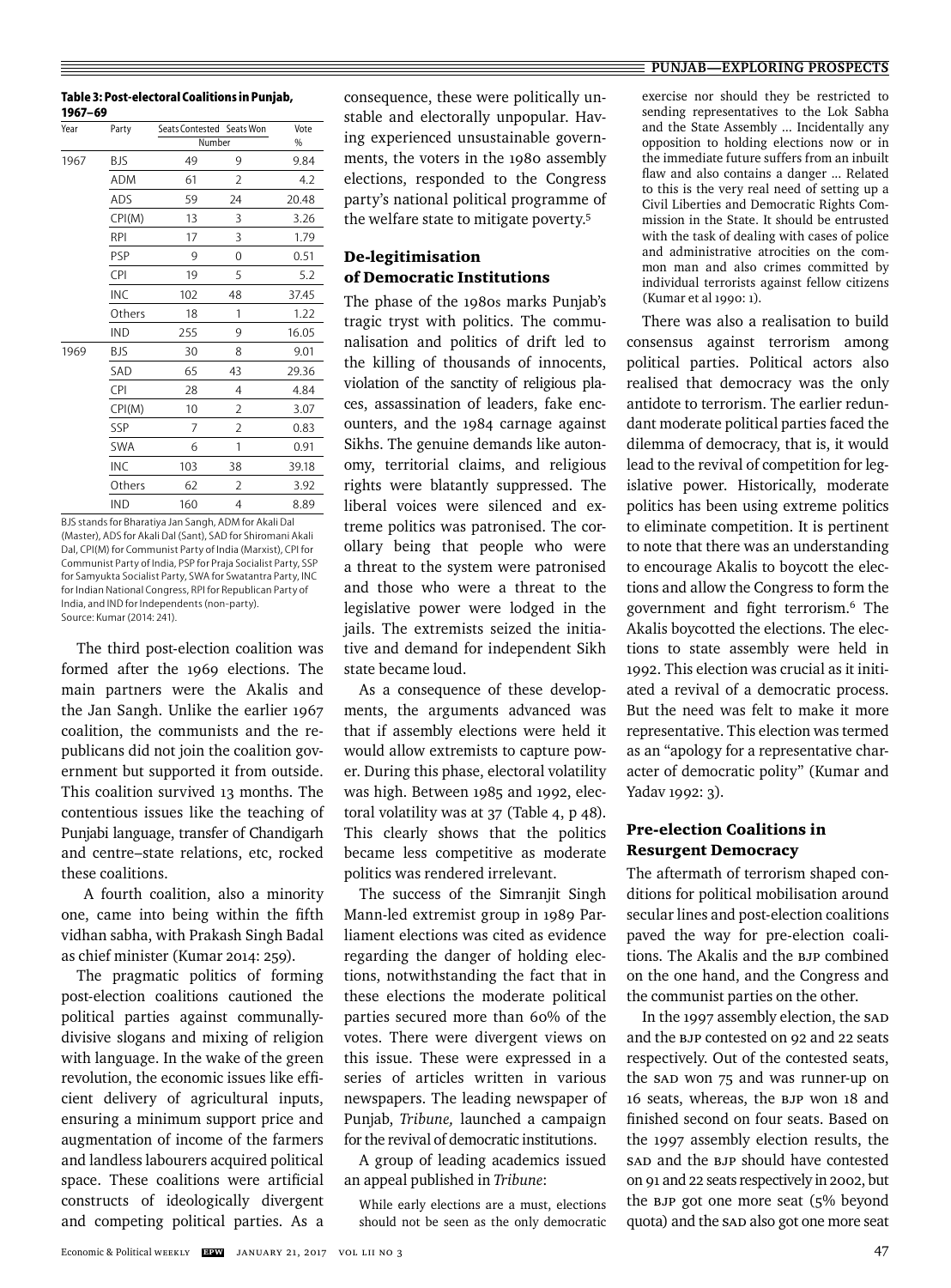#### **PUNJAB—EXPLORING PROSPECTS**

to contest (1% beyond quota). The Communist Party of India (CPI) and Congress also repeated their pre-election alliance of 1997 in 2002. In 2002, CPI got three more seats to contest (38% beyond quota) and Congress contested on 25 more seats in 2002 which was 31% beyond their quota of earlier performance (Table 5).

However, in 2002 assembly elections, the SAD and the BJP contested on 92 and 23 seats respectively. Out of the contested seats, SAD won 41 and was runner-up on 44 losing on seven seats; whereas, the BJP won three, finished second on 18 and lost two seats. Similarly, in 2007 assembly elections, the SAD and the BJP contested on 94 and 23 seats respectively, in which SAD won 49 and was runner-up on 44 and one seat was lost; whereas the BJP won 19 and finished second on four seats. In 2012, the SAD won 56 and the BJP won 12 seats.

In these elections, the SAD and the BJP got almost an equal percentage of seats beyond their quota. But, in 2014 parliamentary elections, the SAD got 4% more and the BJP got 15% less than their quota. This trend is having long-term implications on the continuation of this alliance in the present form.

In 1997, 2007 and 2012, the Akali–BJP coalition formed the government. In 2002, the Congress and the CPI coalition captured power.

During 1997 to 2012 phase, for two periods, that is, 1997–2002 and 2002– 07, electoral volatility was again at an average of 14, but from 2007–12, there was a sharp fall in electoral volatility

to 5.66 that repeated the incumbent government in 2012 (Table 6).

However, in the 2014 Parliament elections, electoral volatility multiplied from 11 between 2004 and 2009 to 25 between 2009 and 2014. This shows a shift in party preference in Punjab. At the national level, the shift worked to the advantage of the BJP, whereas, in Punjab, the new political formation AAP was the beneficiary of the electoral instability (Kumar 2015: 215).

During this phase, a qualitative shift took place from post-election coalitions to pre-election coalitions. The shift has also created conditions for the emergence of new political formations redefining the terms of reference of the coalitions. Political parties, which had been historically articulating the language question on communal lines, shifted their stance. "Punjabi being our mother tongue is the state language of Punjab. Every Punjabi is proud of the richness of the Punjabi language and culture" (Akali Dal—Bharatiya Janata Party Common Minimum Programme 1997: 6).

#### **Table 4: Pedersen Index of Electoral Volatility (1980–92)**

| 1980 to 1992 Assembly Elections                           |       | 1980 to 1985 1985 to 1992 |
|-----------------------------------------------------------|-------|---------------------------|
| Total net change (TNC)                                    | 34.70 | 74.30c                    |
| Pedersen index of                                         |       |                           |
| electoral volatility                                      | 1735  | 3715                      |
| Source: Calculated from Election Commission data 1980-92. |       |                           |

#### **Table 6: Pedersen Index of Electoral Volatility (1997–2012)**

| 1997 to 2012 Assembly Elections                                   | 1997 to | 2002 to | 2007 to |  |  |
|-------------------------------------------------------------------|---------|---------|---------|--|--|
|                                                                   | 2002    | 2007    | 2012    |  |  |
| Total net change (TNC)                                            | 28.38   | 28.09   | 11.33   |  |  |
| Pedersen index of                                                 |         |         |         |  |  |
| electoral volatility                                              | 14 19   | 14.05   | 5.66    |  |  |
| Source: Calculated from Election Commission Reports<br>1997-2012. |         |         |         |  |  |

**Table 5: Bargaining Power of Alliance Partners—Proportions of Seats Allocated beyond Normal Quota**

|--|

| Alliance in 2002  | Number of Seats   | Performance                            |        |               |                           |
|-------------------|-------------------|----------------------------------------|--------|---------------|---------------------------|
| Assembly Election | Contested in 2002 | Winner                                 | Runner |               | Seat Managed beyond Quota |
|                   | Assembly Election |                                        |        | Seats         | Percentage                |
| <b>BJP</b>        | 23                | 18                                     | 4      |               | 5                         |
| SAD               | 92                | 75                                     | 16     |               |                           |
| CPI               | 11                | 2                                      | 6      | 3             | 38                        |
| Congress          | 105               | 14                                     | 66     | 25            | 31                        |
| Alliance in 2007  | Number of Seats   | Performance in 2007 Assembly Elections |        |               |                           |
| Assembly Election | Contested in 2007 |                                        |        |               |                           |
|                   | Assembly Election |                                        |        |               |                           |
| <b>BJP</b>        | 23                | 3                                      | 18     | $\mathcal{P}$ | 10                        |
| SAD               | 94                | 41                                     | 44     | 9             | 11                        |
| Alliance in 2012  | Number of Seats   | Performance in 2012 Assembly Elections |        |               |                           |
| Assembly Election | Contested in 2012 |                                        |        |               |                           |
|                   | Assembly Election |                                        |        |               |                           |
| <b>BJP</b>        | 23                | 19                                     | 4      | 0             | 0                         |
| SAD               | 94                | 49                                     | 44     |               |                           |

Source: Calculated from Election Commission Reports, 1997–2012.

This was a qualitative shift in the stand of the Akalis. In pre-1992 phase, the articulations were on communal lines as Punjabi was presented as the language of the Sikhs and the Hindus were labelled as traitors because it was alleged that they did not own Punjabi as their mother tongue. Similarly, the non-fulfilment of demands like transfer of Chandigarh, Punjabi-speaking areas and sharing of river waters were articulated earlier as discrimination against Sikhs. However, in the 1995 policy programme of the Akalis, these were raised as discrimination against Punjab, and to realise these, it was argued that struggles would have to be launched in the spirit of Punjabiat.

Another major shift was a change in the BJP's position from supporting a strong centre to advocacy of federation of states. Representation to all the existing fault lines of religion and caste by the competing political parties also emerged as a trend in electoral parties. For instance, the Jat Sikh-dominated SAD could win the 2012 elections by facilitating 11 urban Hindus and 21 SCs to win on Akali ticket. The BJP that largely represents urban Hindu traders in Punjab politics gave representation to the Sikhs. Similarly, Congress made inroads into the SAD support base of rural Jat Sikhs by fielding an equal number of rural Jat Sikhs (Table 1).

Punjab's electoral politics has shown signs of blurring religious and caste fault lines. The electoral discourse tends to mobilise voters as population and (de)construct them as homogeneous groups and collectivities. "It tends to blur the hierarchical power positions based on religio-caste, class and ethnicity. The electoral mobilisations are based on catch-all categories to maximise votes" (Kumar 2016: 276). This has provided an inlet to a third party, that is, the Aam Aadmi Party (AAP) into Punjab politics. The AAP has raised issues reflecting commonalities of experiences of the citizens belonging to various segments of society, and their interaction with the state on issues such as corruption and drug abuse.

Further, citizens are defined as farmers, elders, youth, women, traders, etc,